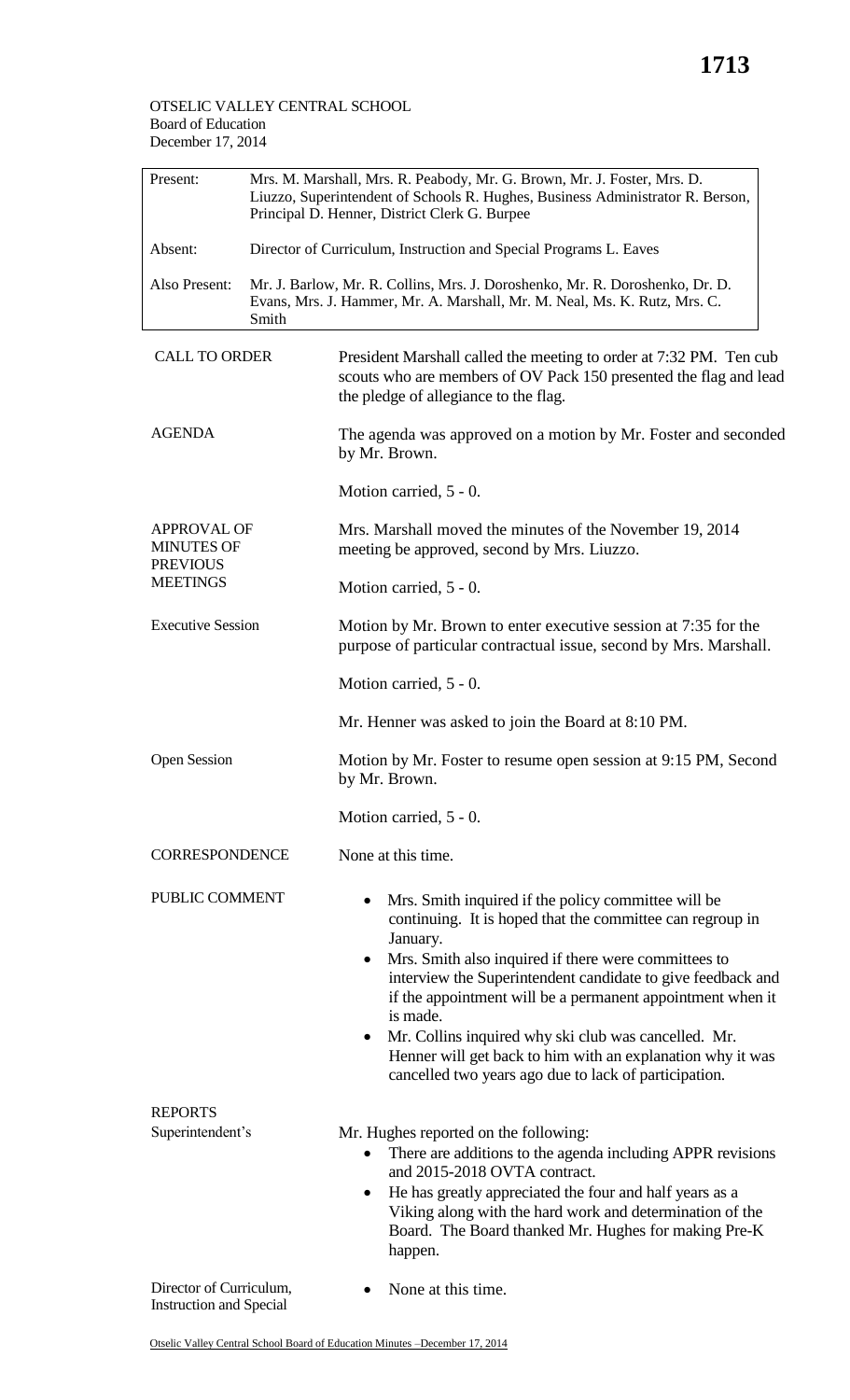## Programs

| High School Principal's                             | Mr. Henner reported the following:                                                                                                                                                                                                                                                                                                                                                                                                                                                                                                                                                                                        |
|-----------------------------------------------------|---------------------------------------------------------------------------------------------------------------------------------------------------------------------------------------------------------------------------------------------------------------------------------------------------------------------------------------------------------------------------------------------------------------------------------------------------------------------------------------------------------------------------------------------------------------------------------------------------------------------------|
|                                                     | Mr. Barlow is doing a good job as a leave replacement for<br>$\bullet$<br>Mrs. Eaves.                                                                                                                                                                                                                                                                                                                                                                                                                                                                                                                                     |
|                                                     | The winter concerts will be held on December 18, 2014.<br>$\bullet$<br>The PreK-4 sing-a-long will begin at 6:30PM and the 5-12<br>concert will begin at 7:30 PM.                                                                                                                                                                                                                                                                                                                                                                                                                                                         |
|                                                     | WinterFest will be in the morning of December 19, 2014.<br>$\bullet$<br>It is heartwarming to see the staff and the South Otselic<br>$\bullet$<br>Methodist Church come together as a result of the Cox<br>Block fire to help those who lost everything.                                                                                                                                                                                                                                                                                                                                                                  |
| <b>Business</b><br>Administrator's                  | Mr. Berson reported on the following:<br>Internal claims auditing findings<br>$\bullet$                                                                                                                                                                                                                                                                                                                                                                                                                                                                                                                                   |
| (FY'14/15 #34)                                      | The yearbook club has paid off its loan from the District.<br>$\bullet$<br>There is new information on the school lunch program.<br>$\bullet$                                                                                                                                                                                                                                                                                                                                                                                                                                                                             |
| $(FY'14/15\#35)$                                    | There is increased awareness of the SNAP program<br>$\bullet$<br>A bid has been received for outdoor lighting in<br>٠                                                                                                                                                                                                                                                                                                                                                                                                                                                                                                     |
|                                                     | Georgetown.<br>The Georgetown building is prepared to excess items to the<br>$\bullet$<br>residents on December 18 through the $20th$ .                                                                                                                                                                                                                                                                                                                                                                                                                                                                                   |
|                                                     | The MPR seating is scheduled to be repaired in the near<br>٠<br>future.<br>The boiler issue in the K-12 building are being isolated and<br>$\bullet$                                                                                                                                                                                                                                                                                                                                                                                                                                                                      |
|                                                     | are being solved.<br>Matthews Buses is in the process of taking the old buses as<br>٠<br>specified in the lease agreement.                                                                                                                                                                                                                                                                                                                                                                                                                                                                                                |
|                                                     | Visitors from Union Springs school have visited for ideas<br>for a building project in their district.                                                                                                                                                                                                                                                                                                                                                                                                                                                                                                                    |
| Athletic Director's                                 | Mr. Henner reported the following:<br>The recent wrestling tournament was very well run.<br>Thanks to Mr. Winn for organizing this.                                                                                                                                                                                                                                                                                                                                                                                                                                                                                       |
| <b>Committee Reports</b>                            | The Policy Committee will meet in January at a date to be<br>determined.                                                                                                                                                                                                                                                                                                                                                                                                                                                                                                                                                  |
| Board Member's                                      | The following items were discussed:<br>Mrs. Marshall presented Mr. Hughes a plaque to thank him<br>$\bullet$<br>for his dedication to the District. He was wished well in<br>his new opportunity at Central Valley Central School.<br>Refreshments were available at the end of the meeting.<br>Mrs. Peabody thanked Mr. Berson for getting a bid for<br>$\bullet$<br>lighting in Georgetown.<br>Mr. Fendryk and Mr. Harder were thanked for volunteering<br>$\bullet$<br>at the wrestling tournament.<br>Mrs. Peabody seconded Mr. Henner's nod to Justin Barlow<br>$\bullet$<br>for a doing a good job in his new role. |
| <b>Financial Reports</b><br>$(FY'14/15 - #36)$      | Motion by Mr. Brown, to accept the November financial reports as<br>presented. Second by Mr. Foster.                                                                                                                                                                                                                                                                                                                                                                                                                                                                                                                      |
|                                                     | Motion carried, 5 - 0.                                                                                                                                                                                                                                                                                                                                                                                                                                                                                                                                                                                                    |
| <b>UNFINISHED</b><br><b>BUSINESS</b>                | None at this time.                                                                                                                                                                                                                                                                                                                                                                                                                                                                                                                                                                                                        |
| <b>NEW BUSINESS</b><br>Personnel<br>Recommendations | Motion by Mr. Foster, upon the recommendation of the<br>Superintendent of Schools to appoint the following:                                                                                                                                                                                                                                                                                                                                                                                                                                                                                                               |
|                                                     | Ronald Graham<br>Appointment as a                                                                                                                                                                                                                                                                                                                                                                                                                                                                                                                                                                                         |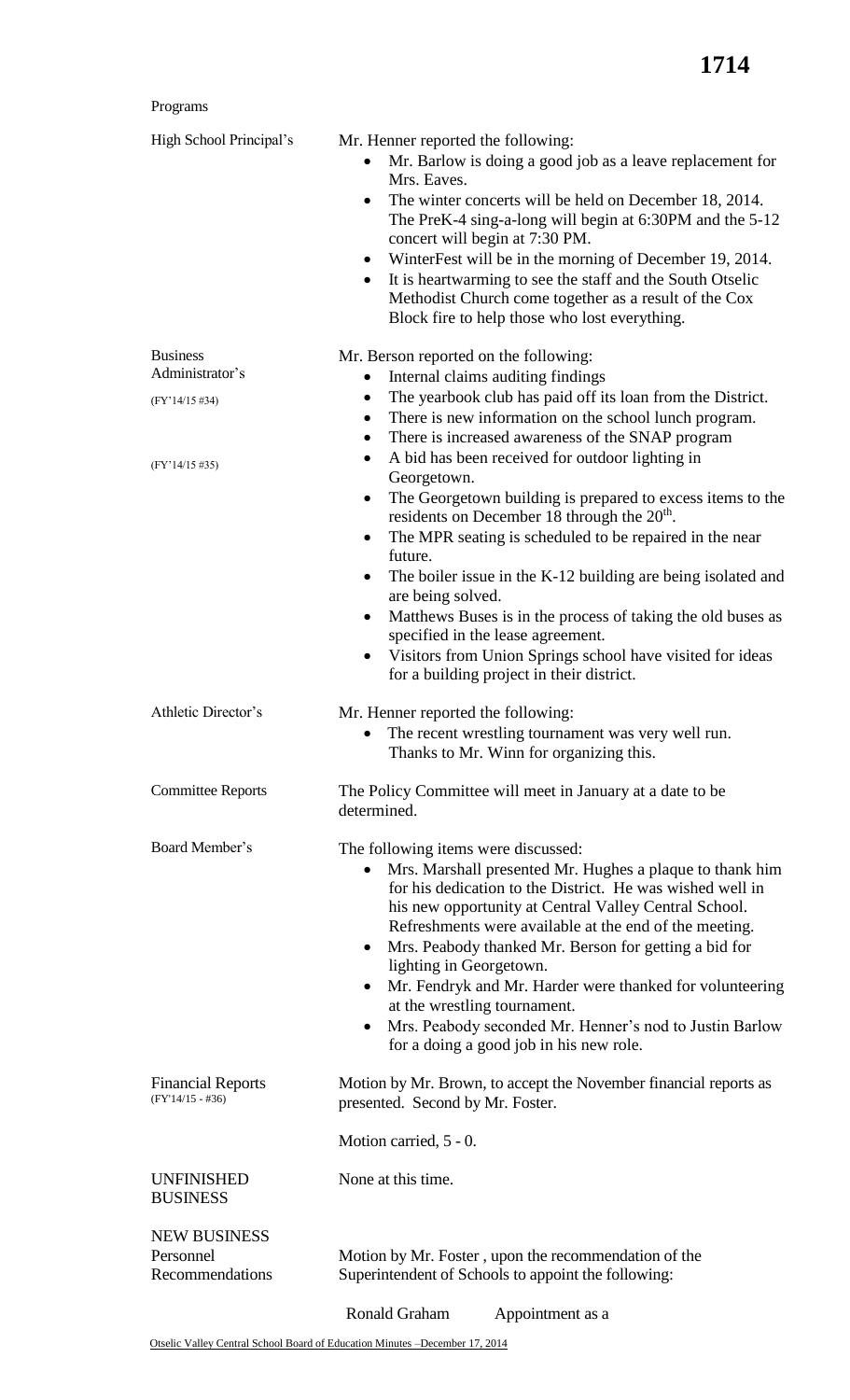|                                                                         | substitute teacher<br>Second by Mrs. Liuzzo.                                                                                                                                                                                                                                                                                                                                                                                                                                                                                                                                                                                   |
|-------------------------------------------------------------------------|--------------------------------------------------------------------------------------------------------------------------------------------------------------------------------------------------------------------------------------------------------------------------------------------------------------------------------------------------------------------------------------------------------------------------------------------------------------------------------------------------------------------------------------------------------------------------------------------------------------------------------|
|                                                                         | Motion carried, 5 - 0.                                                                                                                                                                                                                                                                                                                                                                                                                                                                                                                                                                                                         |
| Committee on Special<br>Education<br>Recommendations                    | Motion by Mrs. Marshall, to accept the Committee on Special<br>Education recommendations resulting from the meetings of<br>December 5 and December 8, 2014. Second by Mrs. Peabody.                                                                                                                                                                                                                                                                                                                                                                                                                                            |
|                                                                         | Motion carried, 5 - 0.                                                                                                                                                                                                                                                                                                                                                                                                                                                                                                                                                                                                         |
| <b>APPR Revision</b>                                                    | Motion by Mrs. Liuzzo upon the recommendation of the<br>Superintendent of Schools, to approve the revisions to the APPR<br>Plan. Second by Mr. Foster.                                                                                                                                                                                                                                                                                                                                                                                                                                                                         |
|                                                                         | Motion carried, 5 - 0.                                                                                                                                                                                                                                                                                                                                                                                                                                                                                                                                                                                                         |
| 2015-2018 OVTA<br>Contract                                              | Motion by Mr. Brown, upon the recommendation of the<br>Superintendent of Schools, to approve the 2015-2018 contract<br>between the Otselic Valley Central School and the Otselic Valley<br>Teachers' Association. Second by Mr. Foster.                                                                                                                                                                                                                                                                                                                                                                                        |
|                                                                         | Motion carried, 5 - 0.                                                                                                                                                                                                                                                                                                                                                                                                                                                                                                                                                                                                         |
| Appointment - Daniel<br>$G.$ Henner $-$<br>Superintendent of<br>Schools | Motion by Mrs. Marshall, to appoint Daniel G. Henner, 638 7 <sup>th</sup><br>Street, Sterling, NY 13156 as Superintendent of Schools, effective<br>January 1, 2015, pending successful contract negotiations. He was<br>duly appointed to the following yearly appointments and<br>authorizations for the remainder of the 2014-2015 school year:<br><b>Purchasing Agent</b><br>$\bullet$<br>Payroll Certification<br><b>Budget Transfers</b><br>$\bullet$<br>Apply for grants in aid (State and Federal)<br>٠<br>Authorize staff development activities<br>Authorize request of medical exams<br><b>HIPPA Privacy Officer</b> |
|                                                                         | Second by Mr. Foster.                                                                                                                                                                                                                                                                                                                                                                                                                                                                                                                                                                                                          |
|                                                                         | Motion carried, 5 - 0.                                                                                                                                                                                                                                                                                                                                                                                                                                                                                                                                                                                                         |
| PUBLIC COMMENT                                                          | Dr. Evans thanked Mr. Hughes for his service to the District.                                                                                                                                                                                                                                                                                                                                                                                                                                                                                                                                                                  |
| <b>Executive Session</b>                                                | Motion by Mrs. Liuzzo to enter executive session at 9:40 PM for the<br>purpose of a personnel issue. Second by Mr. Foster.                                                                                                                                                                                                                                                                                                                                                                                                                                                                                                     |
|                                                                         | Motion carried, 5 - 0.                                                                                                                                                                                                                                                                                                                                                                                                                                                                                                                                                                                                         |
|                                                                         | Mr. Henner was asked to join the Board.                                                                                                                                                                                                                                                                                                                                                                                                                                                                                                                                                                                        |
| Open Session                                                            | Motion by Mr. Brown to resume open session at 10:34 PM, second<br>by Mrs. Liuzzo.                                                                                                                                                                                                                                                                                                                                                                                                                                                                                                                                              |
|                                                                         | Motion carried, 5 - 0.                                                                                                                                                                                                                                                                                                                                                                                                                                                                                                                                                                                                         |
| <b>ADJOURNMENT</b>                                                      | Motion by Mrs. Peabody, second by Mr. Foster, to adjourn the<br>meeting at 10:35 PM.<br>Motion carried, $5 - 0$ .                                                                                                                                                                                                                                                                                                                                                                                                                                                                                                              |
|                                                                         | Submitted by,                                                                                                                                                                                                                                                                                                                                                                                                                                                                                                                                                                                                                  |
|                                                                         | Gail Evans Burpee                                                                                                                                                                                                                                                                                                                                                                                                                                                                                                                                                                                                              |

District Clerk